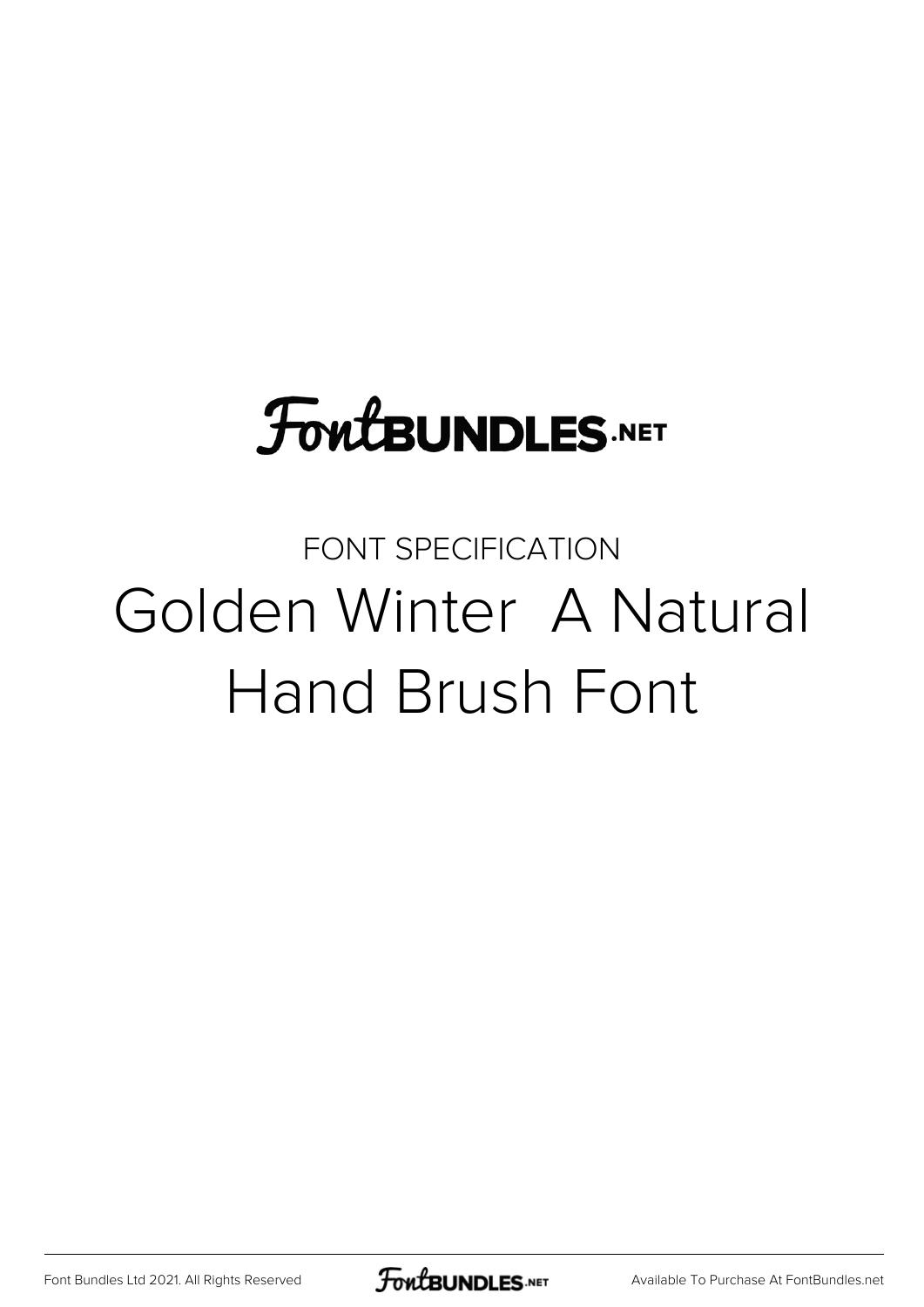## Golden Winter - Regular

**Uppercase Characters** 

ABCDEFGHIJKLMN@PQR STUVWKYZ

Lowercase Characters

apcdefghijk/mnopqvstuvwx

 $yz$ 

**Numbers** 

0123456789

**Punctuation and Symbols**  $1$  " # \$ % & ' ( ) \* + , - .  $: 3 < 2 > 2 | 1 | 2 | 1 | 1 | 1 |$  $\begin{array}{cccccccccccccc} \mathcal{C} & \mathcal{L} & \mathcal{L} & \mathcal{L} & \mathcal{S} & \mathcal{O} & \mathcal{O} & \mathcal{O} & \mathcal{A} & \mathcal{O} & \mathcal{O} & \mathcal{O} & \mathcal{I} & \mathcal{S} & \mathcal{I} & \mathcal{O} \end{array}$ ∕≽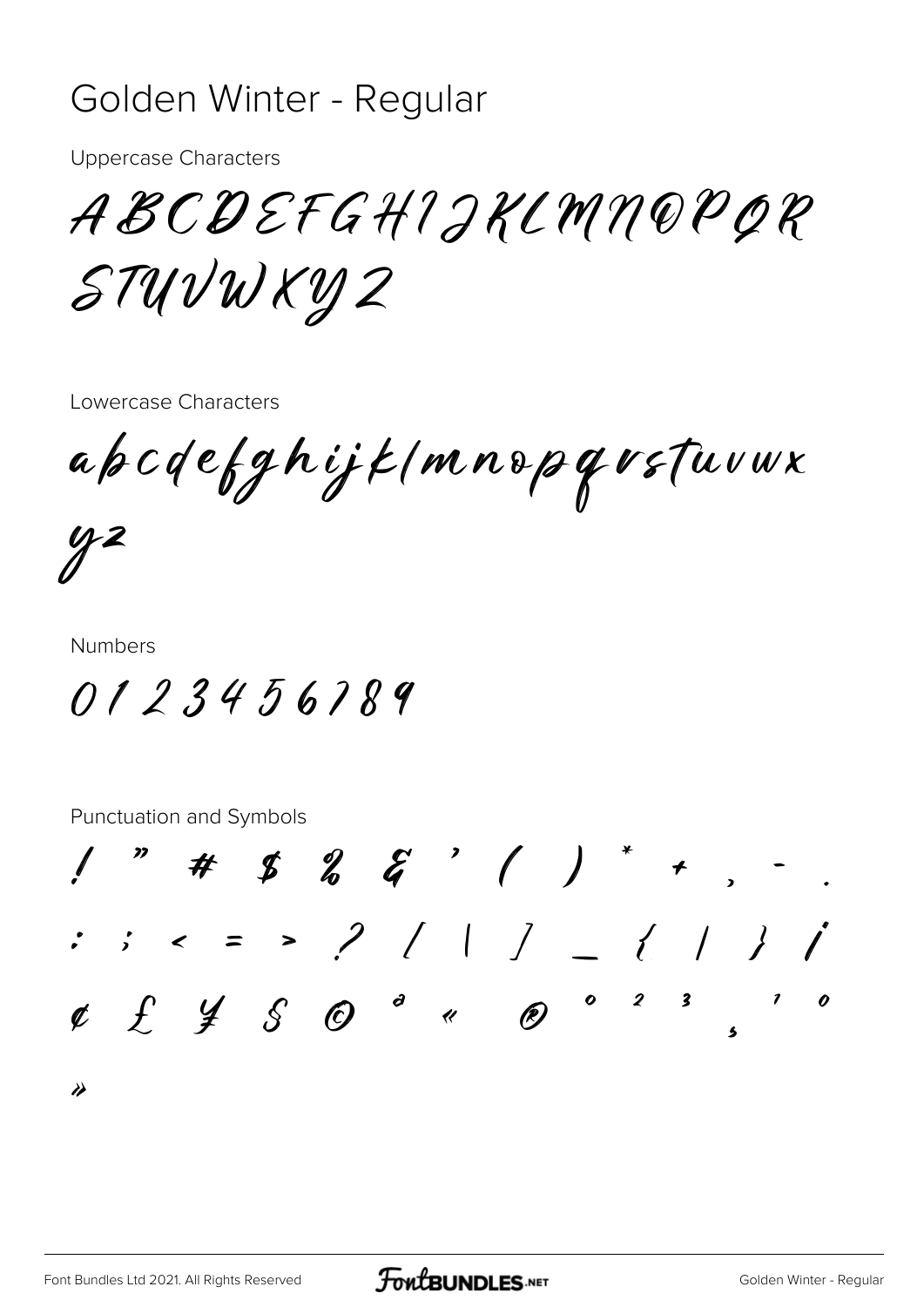*À Á Â Ã Ä Å Æ Ç È É Ê Ë Ì Í Î Ï Ñ Ò Ó Ô Õ Ö × Ø Ù Ú Û Ü Ý ß à á â ã ä å æ ç è é ê ë ì í î ï ñ ò ó ô õ ö ÷ ø*